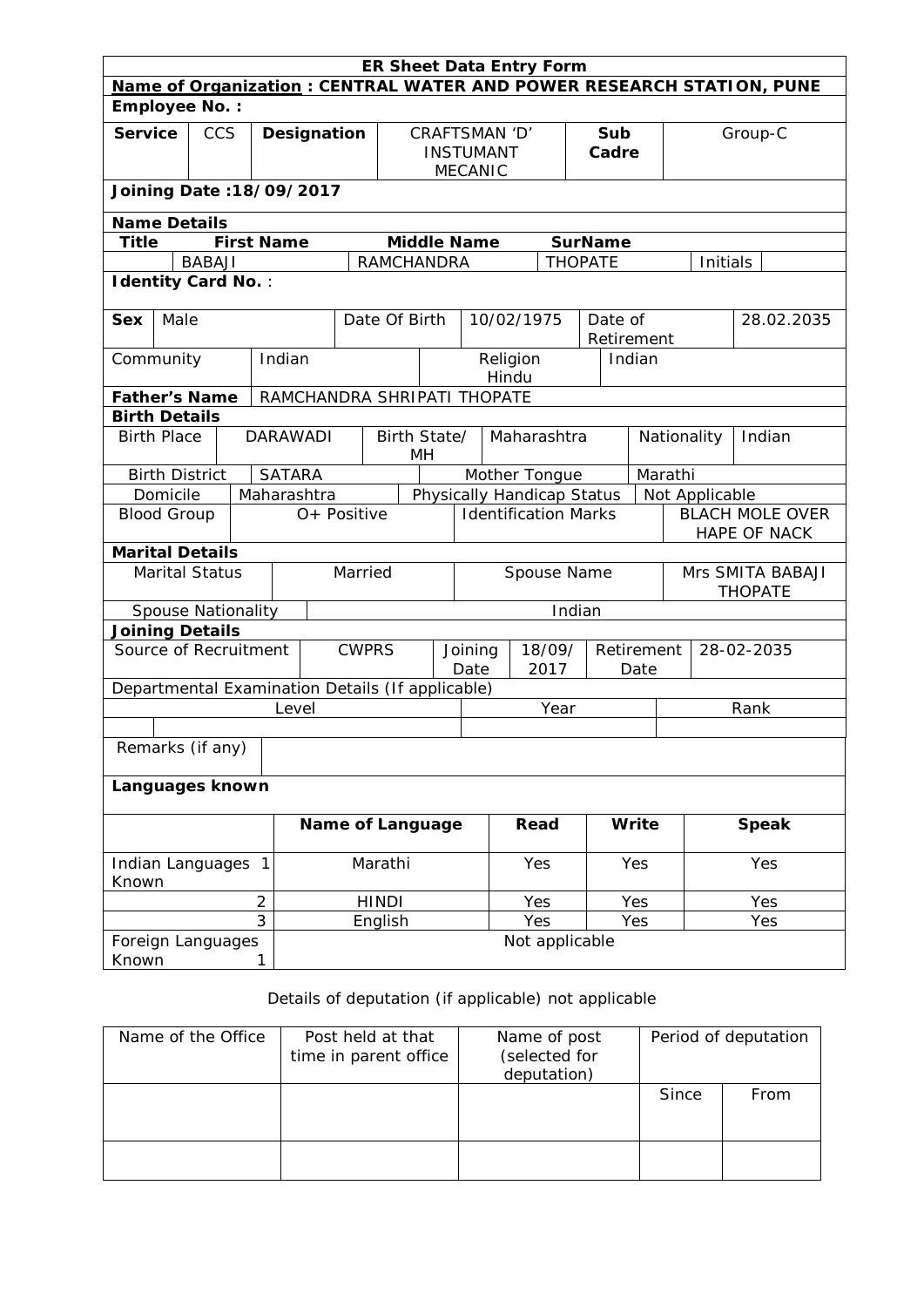## Details of Foreign Visit not applicable

| SI.<br>No. | Place of Visit | Date of<br>visit | Post held at<br>that time | Whether it<br>is a<br>personal or<br>official visit | Details of visit |
|------------|----------------|------------------|---------------------------|-----------------------------------------------------|------------------|
|            |                |                  |                           |                                                     |                  |

## Transfer/Posting Detail (if applicable) not applicable

| Place | Period of posting |      |  |  |  |  |  |
|-------|-------------------|------|--|--|--|--|--|
|       | Since             | From |  |  |  |  |  |
|       |                   |      |  |  |  |  |  |
|       |                   |      |  |  |  |  |  |
|       |                   |      |  |  |  |  |  |

| Qualification (Use extra photocopy sheets for multi qualifications, experience, training, awards details)                 |  |  |                       |                      |                   |                            |                           |                                  |                         |                  |  |
|---------------------------------------------------------------------------------------------------------------------------|--|--|-----------------------|----------------------|-------------------|----------------------------|---------------------------|----------------------------------|-------------------------|------------------|--|
| Qualification                                                                                                             |  |  |                       | <b>Discipline</b>    |                   |                            |                           | Specialization 1                 |                         |                  |  |
| S.S.C.                                                                                                                    |  |  |                       |                      |                   |                            |                           |                                  |                         |                  |  |
| Year                                                                                                                      |  |  |                       | Division             |                   |                            | CGPA/ % Marks             |                                  | Specialization 2        |                  |  |
| MAR-1991                                                                                                                  |  |  |                       | <b>FIRST CLASS</b>   |                   | 58.57%                     |                           |                                  |                         | Not applicable   |  |
| Institution                                                                                                               |  |  |                       | University           |                   |                            | Place                     |                                  |                         | Country          |  |
|                                                                                                                           |  |  |                       |                      |                   |                            |                           |                                  |                         |                  |  |
| Qualification (Use extra photocopy sheets for multi qualifications, experience, training, awards details)                 |  |  |                       |                      |                   |                            |                           |                                  |                         |                  |  |
| Qualification                                                                                                             |  |  |                       |                      | <b>Discipline</b> |                            |                           |                                  | Specialization 1        |                  |  |
| Diploma in Electronics and                                                                                                |  |  |                       |                      | <b>TECHNICIAN</b> |                            |                           |                                  | N A                     |                  |  |
| telecommunication                                                                                                         |  |  |                       |                      | TELCOMMUNICATION  |                            |                           |                                  |                         |                  |  |
| engineering                                                                                                               |  |  |                       |                      |                   |                            | (FORMAN OF SIGNALS)       |                                  |                         |                  |  |
| Year                                                                                                                      |  |  |                       | Division             |                   |                            | CGPA/ % Marks             |                                  |                         | Specialization 2 |  |
| 2009                                                                                                                      |  |  |                       | Second               |                   |                            | %                         |                                  | N A                     |                  |  |
| Establishment                                                                                                             |  |  | University            |                      |                   |                            | Place                     |                                  | Country                 |                  |  |
| 1 technical Training                                                                                                      |  |  | Indian Army (Corps    |                      |                   |                            | Jabalpur (MP)             |                                  | <b>INDIA</b>            |                  |  |
| regiment, 1 Signal                                                                                                        |  |  | of Signal)            |                      |                   |                            | Pin 482001                |                                  |                         |                  |  |
| Training Center, Jabalpur                                                                                                 |  |  |                       |                      |                   |                            |                           |                                  |                         |                  |  |
| (MP)                                                                                                                      |  |  |                       |                      |                   |                            |                           |                                  |                         |                  |  |
| <b>Experience</b>                                                                                                         |  |  |                       |                      |                   |                            |                           |                                  |                         |                  |  |
| Type of Posting                                                                                                           |  |  |                       |                      |                   |                            |                           | Level                            |                         |                  |  |
| Temporary                                                                                                                 |  |  |                       |                      |                   |                            | Group- 'C' (Non-Gazetted) |                                  |                         |                  |  |
| Designation                                                                                                               |  |  | Craftsman "D"         |                      |                   |                            |                           |                                  |                         |                  |  |
| Ministry                                                                                                                  |  |  |                       | MOWR, RD & GR        |                   |                            |                           |                                  |                         |                  |  |
| Office                                                                                                                    |  |  |                       |                      |                   |                            |                           | <b>CWPRS</b>                     |                         |                  |  |
| <b>Experience Subject</b>                                                                                                 |  |  |                       | Period of Posting    |                   |                            |                           |                                  |                         |                  |  |
| Major                                                                                                                     |  |  |                       | Minor                |                   |                            |                           | From                             |                         | To               |  |
| <b>Tele Communication</b>                                                                                                 |  |  |                       |                      |                   |                            |                           |                                  |                         |                  |  |
| Note:-Refer the Annexure to fill above Major, Minor Subjects and below given training subject<br>(minimum 1 week & above) |  |  |                       |                      |                   |                            |                           |                                  |                         |                  |  |
| <b>Training</b>                                                                                                           |  |  |                       |                      |                   |                            |                           |                                  |                         |                  |  |
| <b>Training Year</b>                                                                                                      |  |  |                       | <b>Training Name</b> |                   |                            |                           |                                  | <b>Training Subject</b> |                  |  |
|                                                                                                                           |  |  |                       |                      |                   |                            |                           |                                  |                         |                  |  |
| Level                                                                                                                     |  |  | Institute Name, Place |                      |                   | <b>Field Visit Country</b> |                           | Field Visit Place (within India) |                         |                  |  |
|                                                                                                                           |  |  |                       |                      |                   |                            |                           |                                  |                         |                  |  |